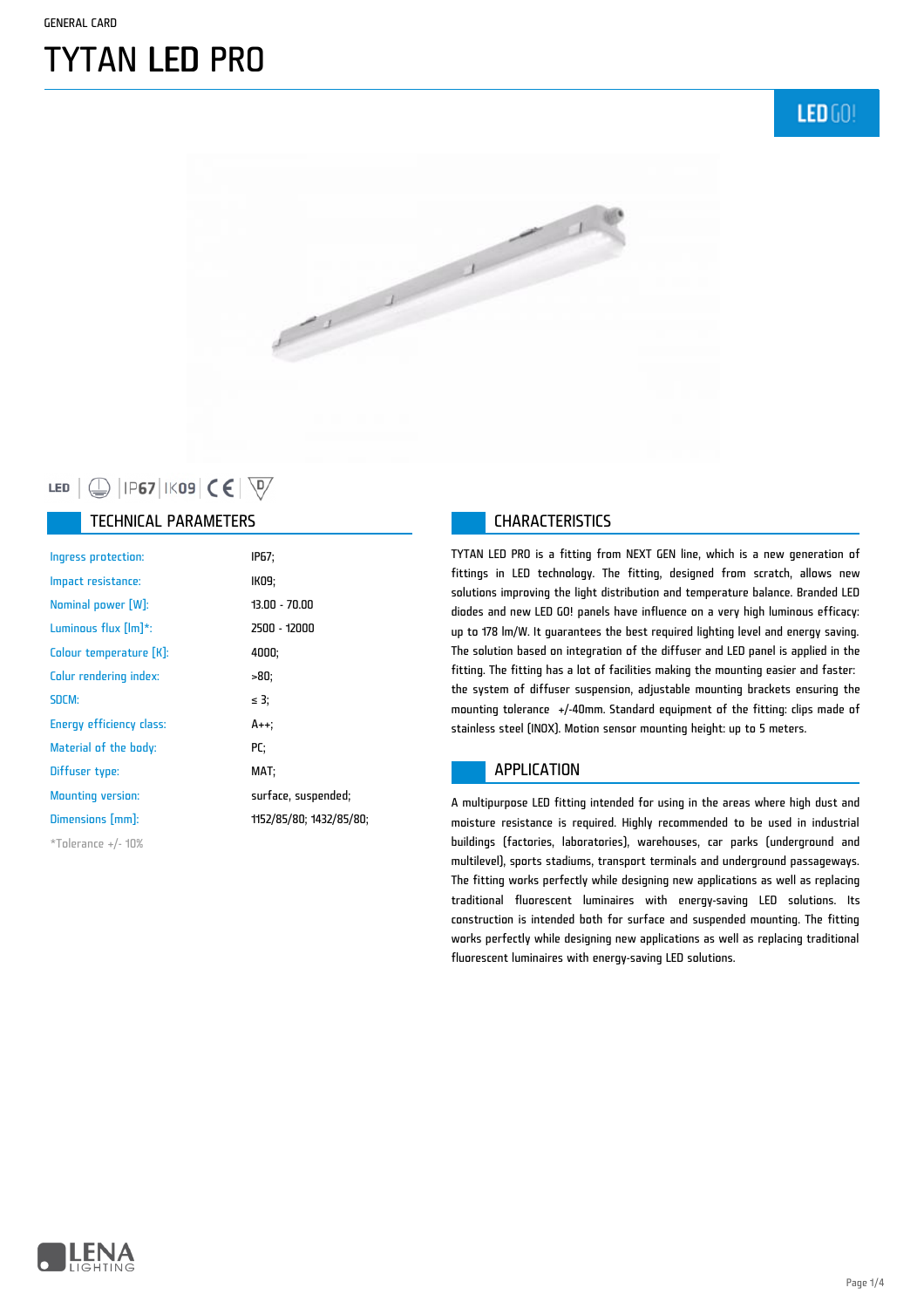GENERAL CARD

# TYTAN LED PRO

AVAILABLE TYPES

LED GO!

#### Click >> index, to see details

#### TYTAN LED PRO 13W

| Nominal<br>power [W] | Colour<br>temperature [K] | Luminous flux<br>$[lm]^*$ | <b>Diffuser</b><br>tvpe | Motion<br>sensor | <b>DIMM</b><br>DALI | Through<br>wiring | Emergency<br>lighting [h] | Energy<br>efficiency class | Index                |
|----------------------|---------------------------|---------------------------|-------------------------|------------------|---------------------|-------------------|---------------------------|----------------------------|----------------------|
| 13                   | 4000                      | 2500                      | <b>MAT</b>              |                  |                     | LS <sub>2</sub>   |                           | $A++$                      | $\Rightarrow$ 389023 |
| 13                   | 4000                      | 2500                      | <b>MAT</b>              |                  |                     |                   |                           | $A++$                      | $\ge$ 389061         |
| 13                   | 4000                      | 2500                      | MAT                     | ves              |                     |                   |                           | A++                        | $\Rightarrow$ 389047 |
| 13                   | 4000                      | 2500                      | <b>MAT</b>              |                  |                     |                   |                           | $A++$                      | $\ge$ 389009         |
| 13                   | 4000                      | 2500                      | <b>MAT</b>              |                  | yes                 |                   |                           | $A++$                      | $\Rightarrow$ 389283 |

#### TYTAN LED PRO 24W

| Nominal<br>power [W] | Colour<br>temperature [K] | Luminous flux<br>$[Im]^*$ | <b>Diffuser</b><br>type | Motion<br>sensor | <b>DIMM</b><br>DALI | Through<br>wiring | Emergency<br>lighting [h] | Energy<br>efficiency class | Index                |
|----------------------|---------------------------|---------------------------|-------------------------|------------------|---------------------|-------------------|---------------------------|----------------------------|----------------------|
| 24                   | 4000                      | 4350                      | <b>MAT</b>              |                  |                     |                   |                           | $A++$                      | $\ge$ 389016         |
| 24                   | 4000                      | 4350                      | <b>MAT</b>              |                  |                     | LS <sub>2</sub>   |                           | $A++$                      | $\ge$ 389030         |
| 24                   | 4000                      | 4350                      | <b>MAT</b>              |                  |                     |                   |                           | $A++$                      | $\ge$ 389078         |
| 24                   | 4000                      | 4350                      | <b>MAT</b>              | ves              |                     |                   |                           | $A++$                      | $\ge$ 389054         |
| 24                   | 4000                      | 4350                      | <b>MAT</b>              |                  | yes                 |                   |                           | $A++$                      | $\Rightarrow$ 389290 |

#### TYTAN LED PRO 29W

| Nominal<br>power [W] | Colour<br>temperature [K] | Luminous flux<br>[lm]* | <b>Diffuser</b><br>type | <b>Motion</b><br>sensor | <b>DIMM</b><br>DALI | Through<br>wirina | Emergency<br>lighting [h] | Energy<br>efficiency class | Index                |
|----------------------|---------------------------|------------------------|-------------------------|-------------------------|---------------------|-------------------|---------------------------|----------------------------|----------------------|
| 29                   | 4000                      | 5450                   | <b>MAT</b>              |                         |                     |                   |                           | $A++$                      | $\ge$ 389160         |
| 29                   | 4000                      | 5450                   | <b>MAT</b>              |                         |                     | LS <sub>2</sub>   |                           | $A++$                      | $\ge$ 389177         |
| 29                   | 4000                      | 5450                   | <b>MAT</b>              |                         |                     |                   |                           | $A++$                      | $\ge$ 389191         |
| 29                   | 4000                      | 5450                   | <b>MAT</b>              | ves                     |                     |                   |                           | $A++$                      | $\ge$ 389184         |
| 29                   | 4000                      | 5450                   | <b>MAT</b>              |                         | ves                 |                   |                           | $A++$                      | $\Rightarrow$ 389320 |

#### TYTAN LED PRO 33W

| Nominal<br>power [W] | Colour<br>temperature [K] | Luminous flux<br>[lm]* | <b>Diffuser</b><br>type | Motion<br>sensor | <b>DIMM</b><br>DALI | Through<br>wiring | Emergency<br>lighting [h] | Energy<br>efficiency class | Index                |
|----------------------|---------------------------|------------------------|-------------------------|------------------|---------------------|-------------------|---------------------------|----------------------------|----------------------|
| 33                   | 4000                      | 6300                   | <b>MAT</b>              |                  |                     |                   |                           | $A++$                      | $\Rightarrow$ 389207 |
| 33                   | 4000                      | 6300                   | <b>MAT</b>              |                  |                     | LS2               |                           | $A++$                      | $\Rightarrow$ 389221 |
| 33                   | 4000                      | 6300                   | <b>MAT</b>              |                  |                     |                   |                           | $A++$                      | $\Rightarrow$ 389269 |
| 33                   | 4000                      | 6300                   | MAT                     | ves              |                     |                   |                           | $A++$                      | $\Rightarrow$ 389245 |
| 33                   | 4000                      | 6300                   | <b>MAT</b>              |                  | <b>VPS</b>          |                   |                           | $A++$                      | $\Rightarrow$ 389337 |

### TYTAN LED PRO 40W

| Nominal<br>power [W] | Colour<br>temperature [K] | Luminous flux<br>$[Im]^*$ | <b>Diffuser</b><br>type | Motion<br>sensor | <b>DIMM</b><br>DALI | Through<br>wiring | Emergency<br>lighting [h] | Energy<br>efficiency class | Index                |
|----------------------|---------------------------|---------------------------|-------------------------|------------------|---------------------|-------------------|---------------------------|----------------------------|----------------------|
| 40                   | 4000                      | 7500                      | MAT                     |                  |                     |                   |                           | A++                        | $\ge$ 389085         |
| 40                   | 4000                      | 7500                      | <b>MAT</b>              |                  |                     | LS <sub>2</sub>   |                           | A++                        | $\ge$ 389108         |
| 40                   | 4000                      | 7500                      | <b>MAT</b>              |                  |                     |                   |                           | A++                        | $\ge$ 389146         |
| 40                   | 4000                      | 7500                      | <b>MAT</b>              | yes              |                     |                   |                           | A++                        | $\Rightarrow$ 389122 |
| 40                   | 4000                      | 7500                      | <b>MAT</b>              |                  | ves                 |                   |                           | A++                        | $\Rightarrow$ 389306 |

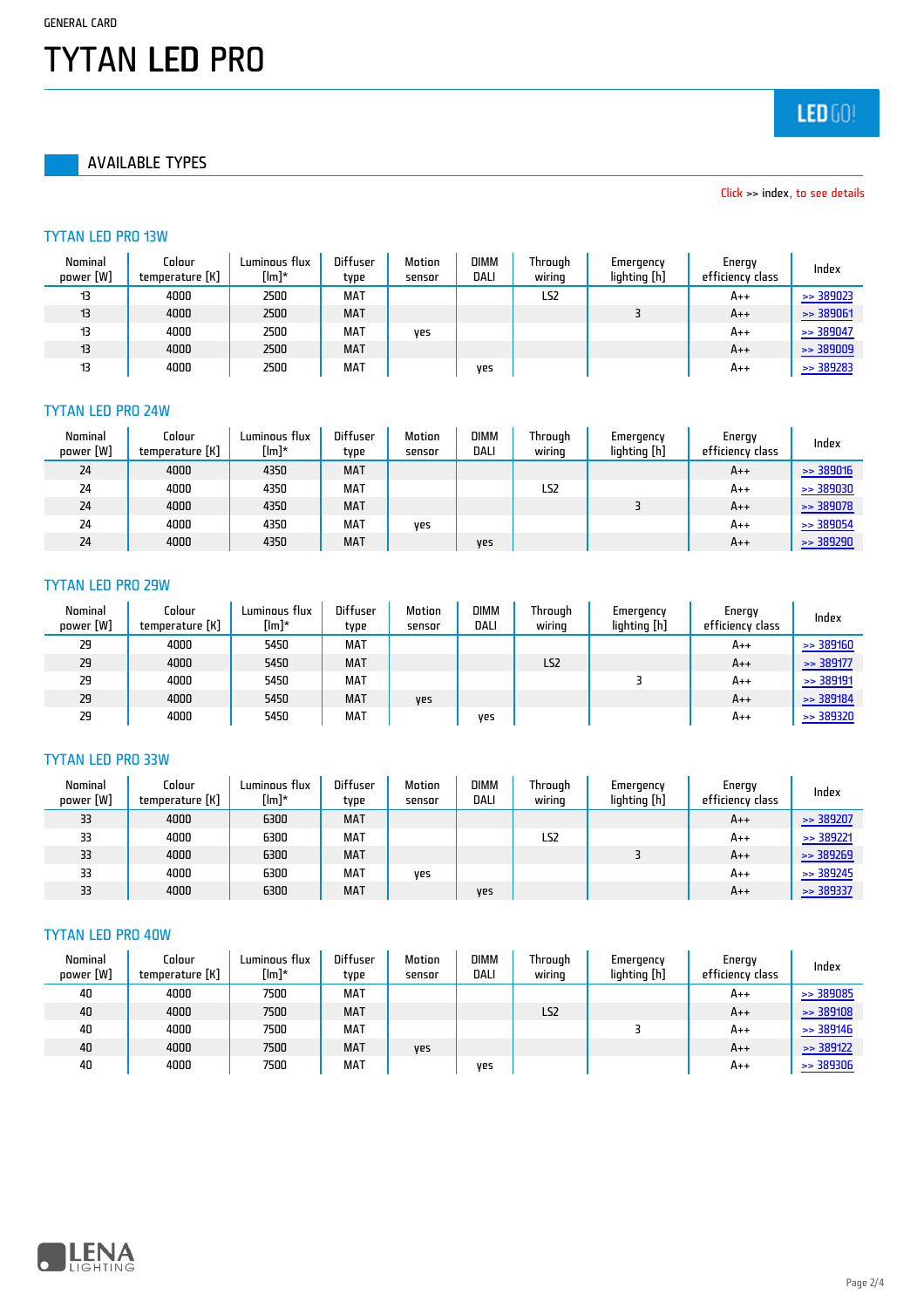# TYTAN LED PRO

### $LED(0)$

#### TYTAN LED PRO 47W

| Nominal<br>power [W] | Colour<br>temperature [K] | Luminous flux<br>$[Im]^*$ | <b>Diffuser</b><br>type | Motion<br>sensor | <b>DIMM</b><br>DALI | Through<br>wirina | Emergency<br>lighting [h] | Energy<br>efficiency class | Index                |
|----------------------|---------------------------|---------------------------|-------------------------|------------------|---------------------|-------------------|---------------------------|----------------------------|----------------------|
| 47                   | 4000                      | 8700                      | <b>MAT</b>              |                  |                     |                   |                           | $A++$                      | $\Rightarrow$ 389092 |
| 47                   | 4000                      | 8700                      | <b>MAT</b>              |                  |                     | LS2               |                           | $A++$                      | $\ge$ 389115         |
| 47                   | 4000                      | 8700                      | <b>MAT</b>              |                  |                     |                   |                           | $A++$                      | $\ge$ 389153         |
| 47                   | 4000                      | 8700                      | MAT                     | ves              |                     |                   |                           | A++                        | $\ge$ 389139         |
| 47                   | 4000                      | 8700                      | <b>MAT</b>              |                  | <b>Ves</b>          |                   |                           | $A++$                      | $\ge$ 389313         |

#### TYTAN LED PRO 59W

| Nominal<br>power [W] | Colour<br>temperature [K] | Luminous flux<br>[lm]* | <b>Diffuser</b><br>type | Motion<br>sensor | <b>DIMM</b><br>DALI | Through<br>wirina | Emergency<br>lighting [h] | Energy<br>efficiency class | Index                |
|----------------------|---------------------------|------------------------|-------------------------|------------------|---------------------|-------------------|---------------------------|----------------------------|----------------------|
| 59                   | 4000                      | 10900                  | <b>MAT</b>              |                  |                     |                   |                           | $A++$                      | $\Rightarrow$ 389214 |
| 59                   | 4000                      | 10900                  | <b>MAT</b>              |                  |                     | LS <sub>2</sub>   |                           | $A++$                      | $\Rightarrow$ 389238 |
| 59                   | 4000                      | 10900                  | <b>MAT</b>              |                  |                     |                   |                           | $A++$                      | $\Rightarrow$ 389276 |
| 59                   | 4000                      | 10900                  | <b>MAT</b>              | yes              |                     |                   |                           | $A++$                      | $\Rightarrow$ 389252 |
| 59                   | 4000                      | 10900                  | <b>MAT</b>              |                  | ves                 |                   |                           | $A++$                      | $\Rightarrow$ 389344 |

#### TYTAN LED PRO 70W

| Nominal<br>power [W] | Colour<br>temperature [K] | Luminous flux<br>$[Im]^*$ | <b>Diffuser</b><br>type | Motion<br>sensor | <b>DIMM</b><br>DALI | Through<br>wiring | Emergency<br>lighting [h] | Energy<br>efficiency class | Index                |
|----------------------|---------------------------|---------------------------|-------------------------|------------------|---------------------|-------------------|---------------------------|----------------------------|----------------------|
| 70                   | 4000                      | 12000                     | <b>MAT</b>              |                  |                     |                   |                           | $A++$                      | $\ge$ 389351         |
| 70                   | 4000                      | 12000                     | MAT                     |                  |                     | LS2               |                           | $A++$                      | $\ge$ 389368         |
| 70                   | 4000                      | 12000                     | <b>MAT</b>              |                  |                     |                   |                           | $A++$                      | $\Rightarrow$ 389382 |
| 70                   | 4000                      | 12000                     | <b>MAT</b>              | ves              |                     |                   |                           | $A++$                      | $\ge$ 389375         |
| 70                   | 4000                      | 12000                     | <b>MAT</b>              |                  | <b>Ves</b>          |                   |                           | $A++$                      | $\ge$ 389399         |

\*Tolerance +/- 10%